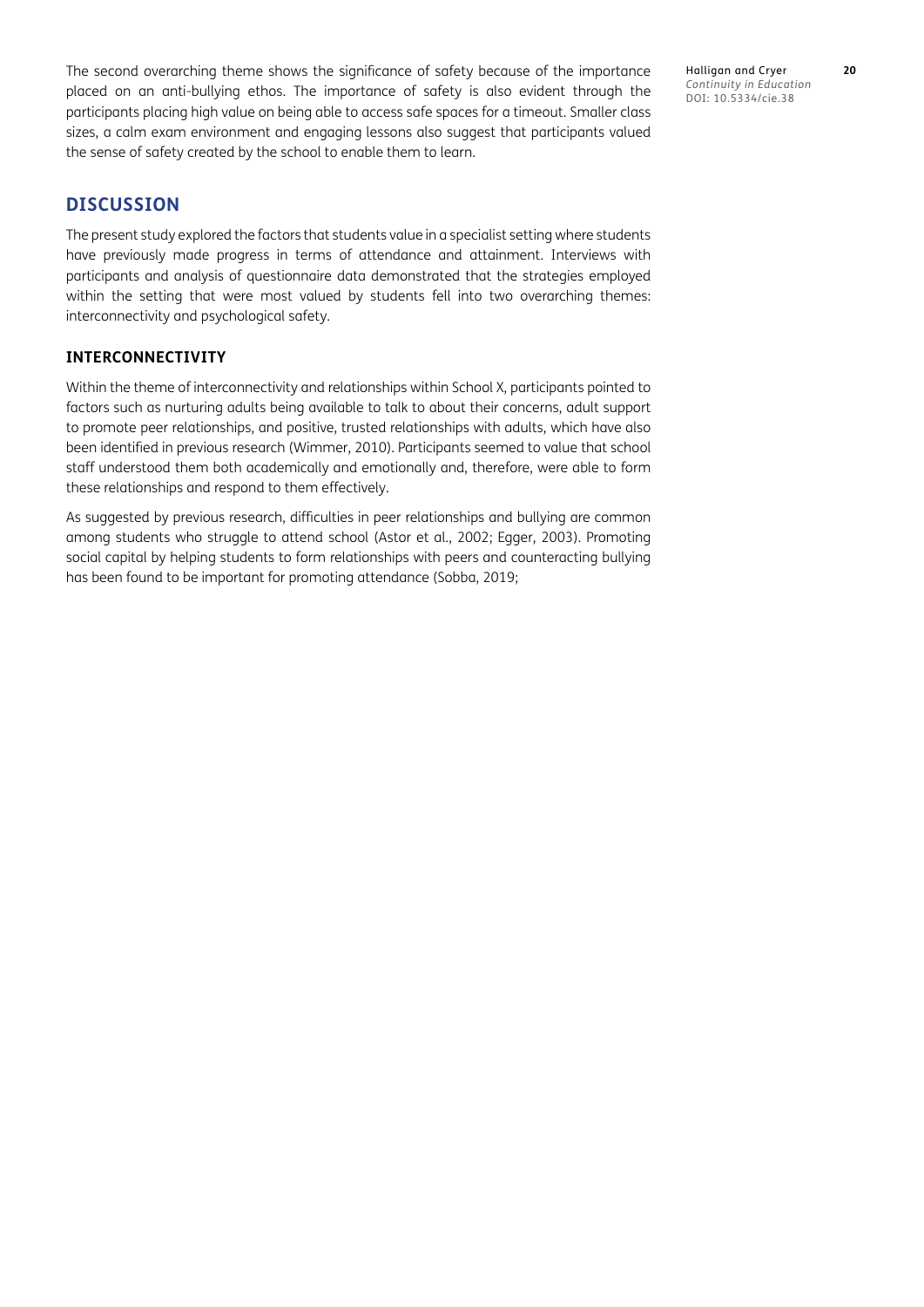into consideration. The presence of adults who were open-minded and inclusive, for example, by not stigmatising mental health, was also cited as a helpful factor, perhaps suggesting that participants were enabled to feel secure at school because they were accepted and understood by the adults around them.

Previous research has found that avoidance of stressful situations such as academic demands and perceived inability to cope are factors that can push students away from attending school [\(Kearney & Silberman, 1990](#page-11-0); [Thambirajah et al., 2008\)](#page-11-1). Anxiety around academic performance has also been cited as a contributing factor for EBSA [\(Wimmer, 2010\)](#page-11-2). In the present study, participants cited support with exams as important factors in supporting them to attend school. Specifically, they seemed to value the carefully planned, personalised, and calm approach to examinations perhaps because it supported them to manage anxiety in situations that they have previously found stressful. In support of previous research into specialist settings ([Raywid,](#page-11-3)  [1994](#page-11-3)), the present study also found that small class sizes and adapting lessons to ensure that they are engaging and interesting was a valued part of students' educational experience, perhaps because these factors made them feel more secure and capable in lessons.

Interpersonal, relational benefits and supports to create a sense of psychological safety are valued by students, and these factors are connected and dependent upon each other. Relationships have been highlighted as crucial factors in creating capacity for learning, the suggestion being that students with a secure base in the form of a supportive, trusted adult at school feel safe and contained and can, therefore, engage in the challenge of learning and assessments. It has been argued that, in order to promote learning, schools must focus first on creating safe relationships within school [\(Greenhalgh, 1994](#page-11-4); [Youell, 2006](#page-11-5)), something that students at School X appear to value highly. It is likely that the calm approach to examinations or personalised learning available to students at School X would not be possible without strong, relational foundations and that these relationships would not be formed if academic supports were not as individualised or readily available. Thus, the model used by School X seemed to communicate to students that they were important to the adults supporting them, who gave them responsibility, recognised what they needed to feel calm, listened to them, and adapted instruction to meet their needs. The current study argues that, although learning supports should be put in place for students experiencing EBSA, without sufficient, supportive adult-student and student-student relationships, these structures are unlikely to create full engagement within school as the latter were so highly valued by participants.

#### **IMPLICATIONS FOR PRACTICE**

The current study has implications for strategies and approaches employed within specialist settings for students who present with EBSA. Our findings suggest that it is the school structures and systems that can bring about change in terms of school attendance as opposed to factors within the students themselves [\(Southwell, 2006](#page-11-6)). In line with Thambirajah et al.'s ([2008\)](#page-11-1) suggestion that intervention can be planned based on the factors that push young people away from school and pull them towards home, the present study identified a range of protective factors that can overcome some of these difficulties and promote school attendance.

Although conducted within a specialist setting, the study also has implications for approaches employed within mainstream schools. Although some strategies may not be possible in all settings (such as smaller class sizes), the access to trusted adults, use of safe spaces, emphasis on creating supportive peer relationships, and a calm approach to examinations could be considered as part of reintegration plans for students who have experienced EBSA in mainstream schools. The underlying principles of a programme that creates a sense of psychological safety and interconnectivity could underpin approaches used by all settings when students present with EBSA.

#### **LIMITS OF THE STUDY**

The current study was implemented by an educational psychologist (EP) linked to the setting at the request of the head teacher, who had noticed positive associations with the model being used (e.g., on GCSE results and attendance). Consequently, there are several significant limitations. Of note is the likelihood of researcher bias, in that the EP was aware of the positive associations related to the approach used in the school and might unwittingly have created bias within the data gathering through, for example, tone of voice or body language. Unconscious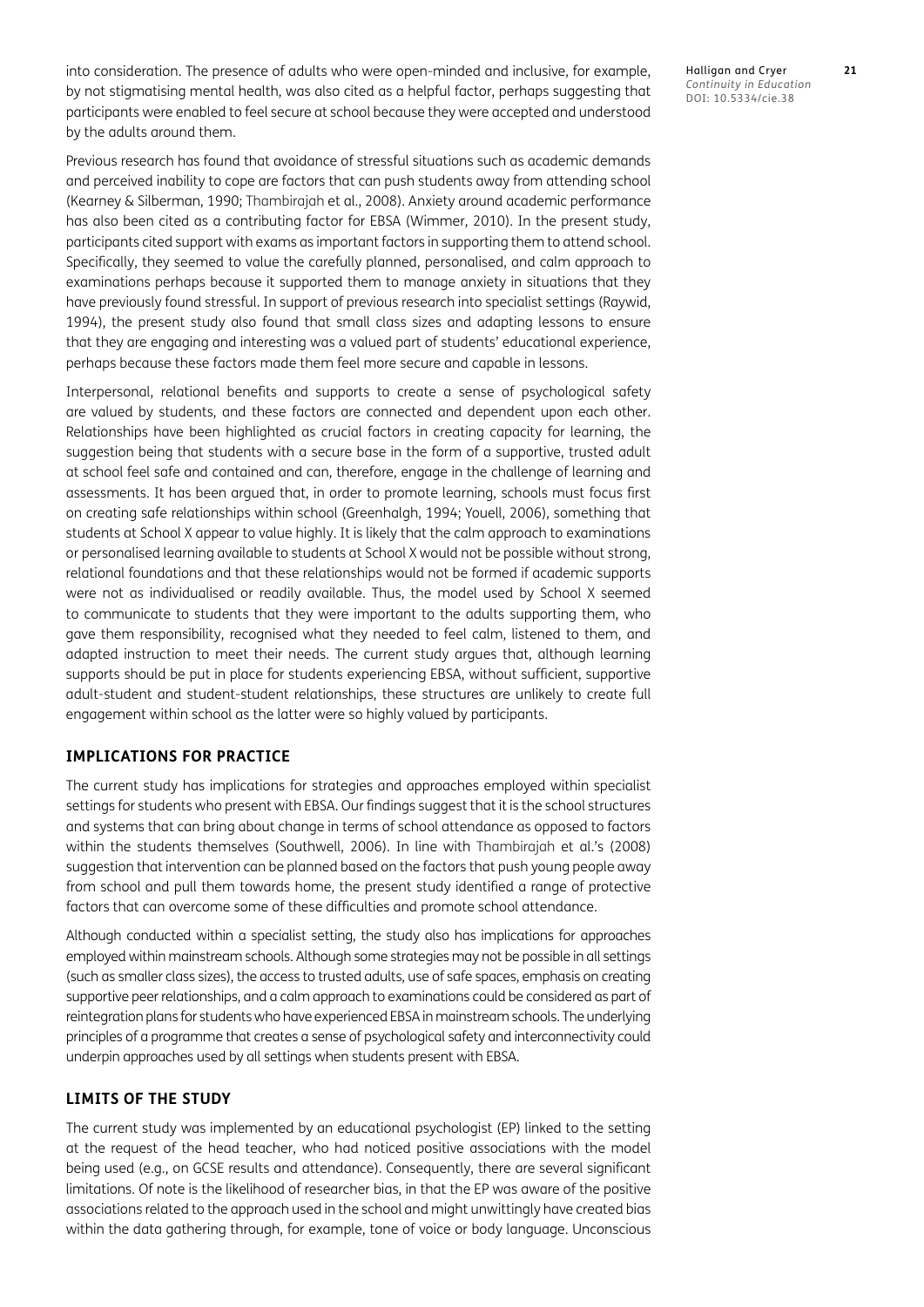researcher bias could also have occurred within the analysis phase when the researcher might have been drawn to data that proved the hypothesis.

There is also a high probability of issues relating to internal validity. The EP had working relationships with the adults in the setting and had also worked previously with some of the students. This may have created a bias, particularly for the adult participants, as they may have wanted to speak positively about the programme to please the EP or the head teacher. The Q-sorting technique was delivered in a strict format individually for each participant, and care was taken to ensure the experience was the same for each participant; however, slight differences might have occurred that could have had an impact on reliability between participants. The two group elements of the research could be subject to biases, in particular group bias, in which the participants might have been swayed by what others were writing.

Finally, it is important to acknowledge that the findings of this study are based on a small sample size and as such are potentially transferable but not generalizable; they provide an insight into practices that could be explored further in future research. The analysis was also based on brief and succinct qualitative data and, although thematic and content analysis were used, more indepth information could have been gathered from individual interviews with students.

#### **IMPLICATIONS FOR FURTHER RESEARCH**

The study explored factors valued by students attending a specialist setting for students who have struggled to engage with school due to mental health difficulties. Future research could incorporate the views of parents and school staff to provide a richer picture of the factors that promote school attendance. It might also be helpful to explore the approaches of other alternative programmes in order to compare strategies employed and look for consistency across them.

In addition, participants in the current study were all in Year 11 (aged 15 or 16), which may have accounted for some of the findings discussed here. Students seemed to value the guidance and support offered by trusted adults in a safe environment where they felt respected and treated like adults. Younger children, who are less autonomous learners and at a different educational and psychological stage of development, may make different suggestions about how school could support them, and it would therefore be helpful to explore their views.

Future research could also consider how students who have experienced EBSA can be encouraged to integrate into a mainstream setting as, due to the difference in structure and resources, it is likely that some of the approaches may be operationalised differently within this context. Finally, the present study did not explore the correlation between approaches used at School X and academic progress as these data were not gathered as part of the study to respond to the research question. Future research could explore academic progress for students experiencing EBSA who attend specialist settings of a similar nature.

#### **CONCLUSION**

The present study explored the protective factors valued by participants attending a specialist setting where students had previously made progress in terms of attendance and academic outcomes. The importance of interconnectivity and psychological safety were found to be most important to students, factors that, it is argued, are linked and dependent upon each other. Through the factors identified, School X's model seemed to communicate to students that they were valued, understood, and important to the staff working with them; Characteristics that then create the safe base needed by students who have previously struggled with school attendance to feel confident to engage in school and learning.

Previous studies have found that the outcomes for students experiencing EBSA are generally poor, including negative impact on academic attainment, employment, mental health difficulties, and social engagement [\(Garry, 1996;](#page-11-7) [Pellegrini, 2007](#page-11-8); [Taylor, 2012](#page-11-9); [Walter et al.,](#page-11-10)  [2010](#page-11-10)). Findings from the current study present a model for supporting students who avoid school to enable them to not only attend an educational programme but engage in learning and academic qualifications. Participants reported valuing supportive adults who understood them as individuals and responded to their needs. Prioritising interconnectivity and psychological safety in any educational programme could, therefore, contribute to the prevention of further negative life outcomes for students experiencing EBSA.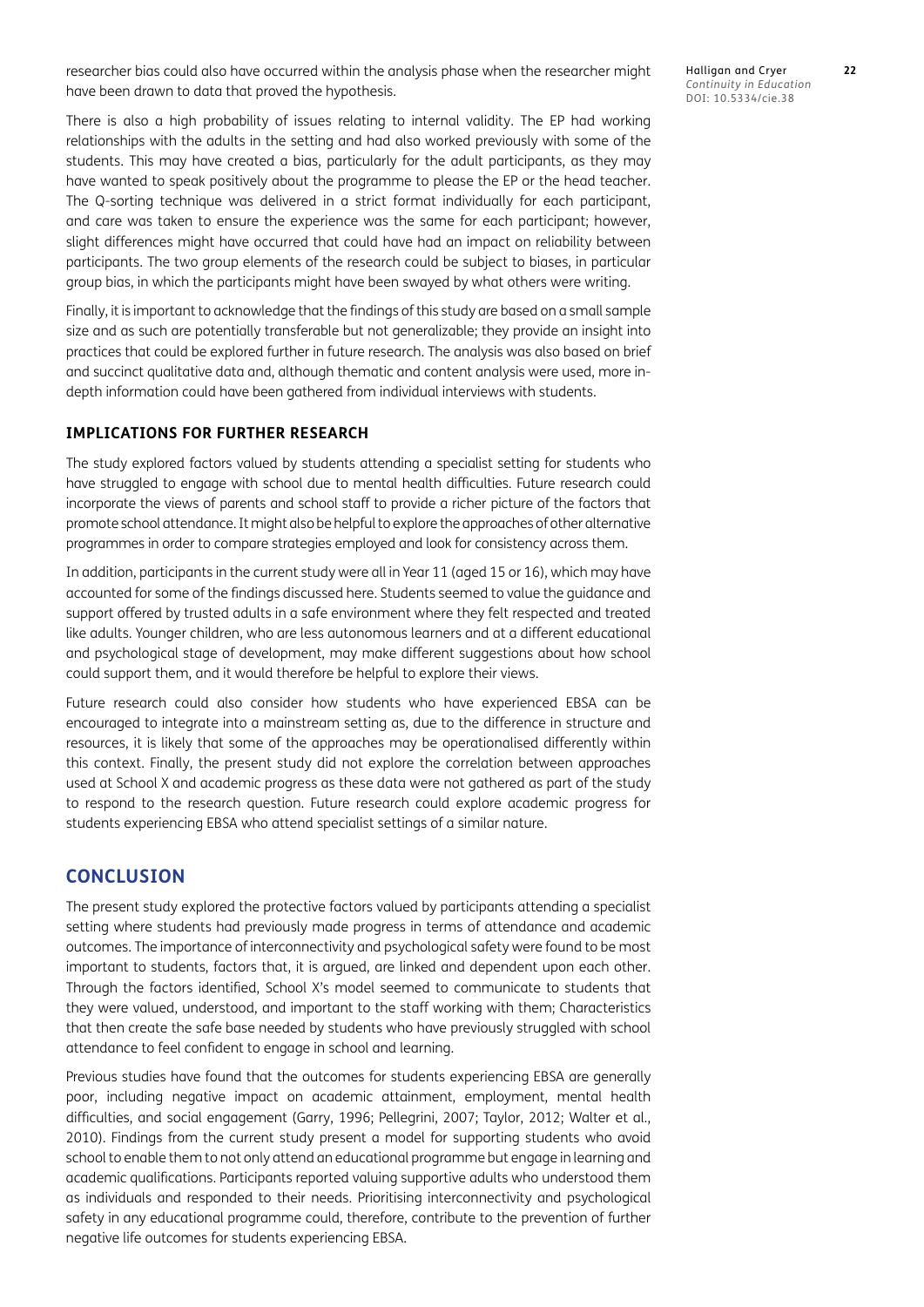# **ETHICS AND CONSENT**

This study was initially part of educational practice. All participants and their caregivers provided signed consent as part of the school contract stating that evaluations would be carried out to improve practice. Formal consent to be included in the study was gained via individual telephone discussions with each participant by an objective trainee clinical psychologist and a follow-up email that outlined the consent given in written form. All participants were over the age of 16 at the time.

#### **ACKNOWLEDGEMENTS**

We would like to thank staff and students at School X, who gave up their time to contribute to this research.

The editorial team of *Continuity in Education* would like to express their gratitude to the reviewers, who generously gave their time and expertise to improve this article: Francis Bowen and another person who asked to remain anonymous. The editorial processing of the article was managed by INSA special editor Carolyn Gentle-Genitty while the copyediting was carried out by Kirsten McBride.

# **COMPETING INTERESTS**

The authors have no competing interests to declare.

# **AUTHOR CONTRIBUTIONS**

The first author is an educational psychologist and leads on EBSA practice within a London borough. The second author is a senior educational psychologist and conducted the research as the educational psychologist linked to the setting at the time the evaluation took place.

# **AUTHOR AFFILIATIONS**

**Cathleen Halligan** *[orcid.org/0000-0003-1720-8230](https://orcid.org/0000-0003-1720-8230)* London Borough of Camden, GB **Sarah Cryer** *[orcid.org/0000-0002-1884-0919](https://orcid.org/0000-0002-1884-0919)* London Borough of Camden, GB

# **REFERENCES**

- **Astor, R. A., Benbenishty, R., Zeira, A.,** & **Vinokur, A.** (2002). School climate, observed risky behaviors, and victimization as predictors of high school students' fear and judgments of school violence as a problem. *Health Education & Behavior, 29*(6), 716–736. DOI: *[https://doi.](https://doi.org/10.1177/109019802237940 ) [org/10.1177/109019802237940](https://doi.org/10.1177/109019802237940 )*
- **Bjarnason, T.,** & **Thorlindsson, T.** (1994). Manifest predictors of past suicide attempts in a population of Icelandic adolescents. *Suicide and Life-Threatening Behavior, 24*(4), 350–358.
- **Braun, V.,** & **Clarke, V.** (2013). *Successful qualitative research: A practical guide for beginners*. Sage.
- **Coleman, J. S.** (1988). Social capital in the creation of human capital. *American Journal of Sociology, 94*, 95–120. DOI: *[https://doi.org/10.1086/228943](https://doi.org/10.1086/228943 )*
- **Egger, H. L., Costello, J.,** & **Angold, A.** (2003). School refusal and psychiatric disorders: A community study. *Journal of the American Academy of Child & Adolescent Psychiatry, 42*(7), 797–807. DOI: *[https://doi.org/10.1097/01.CHI.0000046865.56865.79](https://doi.org/10.1097/01.CHI.0000046865.56865.79 )*
- **Elliott, J. G.** (1999). Practitioner review: School refusal: Issues of conceptualisation, assessment, and treatment. *Journal of Child Psychology & Psychiatry, 40*(7), 1001–1012. DOI: *[https://doi.](https://doi.org/10.1111/1469-7610.00519) [org/10.1111/1469-7610.00519](https://doi.org/10.1111/1469-7610.00519)*
- **Finning, K., Ukoumunne, O. C., Ford, T., Danielson-Waters, E., Shaw, L., Romero De Jager, I.,** & **Moore, D. A.** (2019). The association between anxiety and poor attendance at school-a systematic review. *Child and Adolescent Mental Health, 24*(3), 205–216. DOI: *[https://doi.org/10.1111/camh.12322](https://doi.org/10.1111/camh.12322 )*
- **Frydman, J. S.,** & **Mayor, C.** (2017). Trauma and early adolescent development: Case examples from a trauma-informed public health middle school program. *Children & Schools, 39*(4), 238–247. DOI: *[https://doi.org/10.1093/cs/cdx017](https://doi.org/10.1093/cs/cdx017 )*